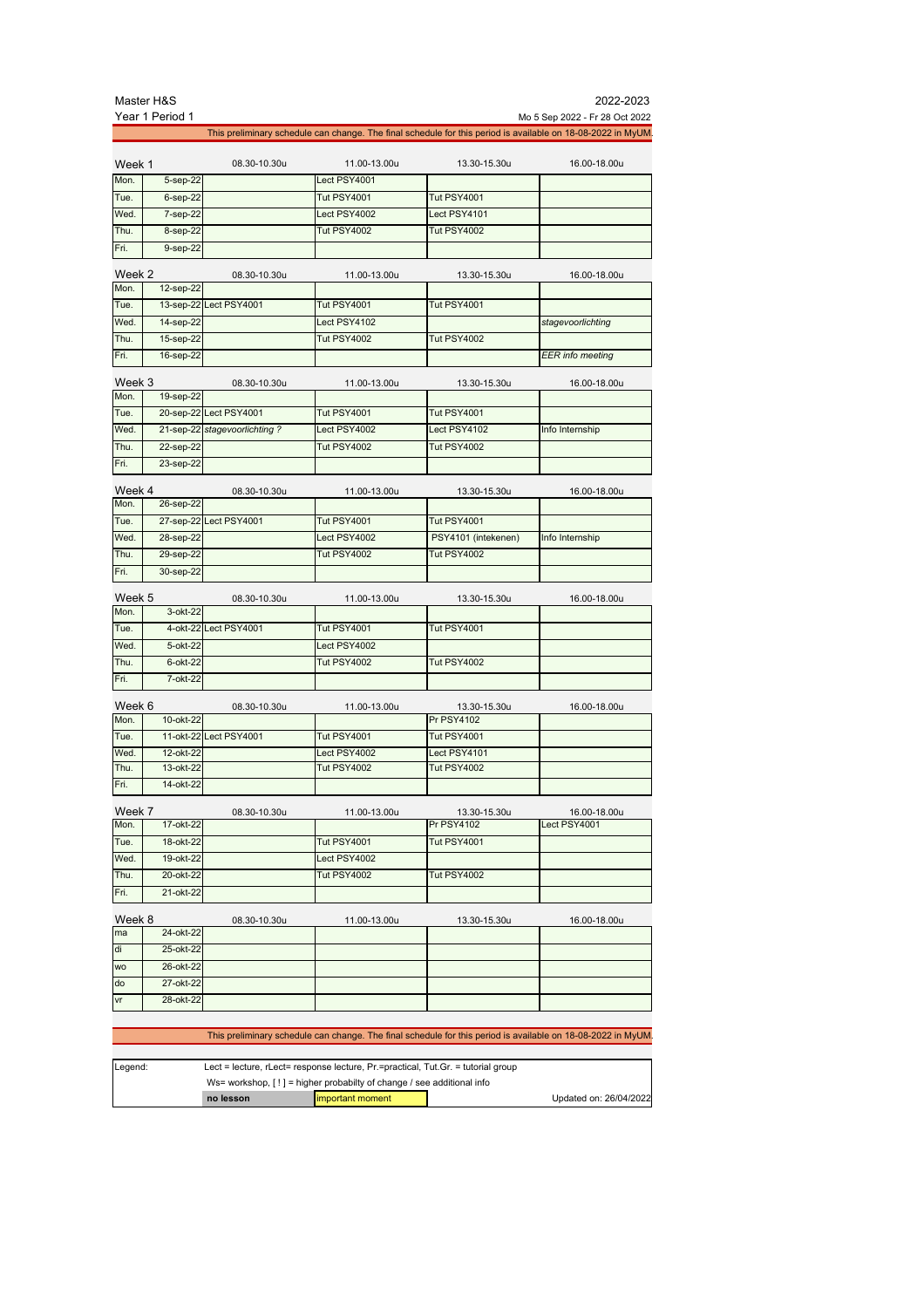|        | Master H&S      |                        |                    |                                                                                                              | 2022-2023                       |
|--------|-----------------|------------------------|--------------------|--------------------------------------------------------------------------------------------------------------|---------------------------------|
|        | Year 1 Period 2 |                        |                    |                                                                                                              | Mo 31 Okt 2022 - Fr 23 Dec 2022 |
|        |                 |                        |                    | This preliminary schedule can change. The final schedule for this period is available on 13-10-2022 in MyUM. |                                 |
|        |                 |                        |                    |                                                                                                              |                                 |
| Week 1 |                 | 08.30-10.30u           | 11.00-13.00u       | 13.30-15.30u                                                                                                 | 16.00-18.00u                    |
| ma     |                 | 31-okt-22 Tut PSY4003  | <b>Tut PSY4003</b> | Lect PSY4003                                                                                                 |                                 |
| di     |                 | 1-nov-22 Lect PSY4004  | Tut PSY4004        | Tut PSY4004                                                                                                  |                                 |
| wo     | $2-nov-22$      |                        |                    |                                                                                                              |                                 |
| do     |                 | 3-nov-22 Lect PSY4003  | <b>Tut PSY4003</b> | <b>Tut PSY4003</b>                                                                                           |                                 |
| vr     | $4 - nov-22$    |                        |                    |                                                                                                              |                                 |
| Week 2 |                 | 08.30-10.30u           | 11.00-13.00u       | 13.30-15.30u                                                                                                 | 16.00-18.00u                    |
| ma     |                 | 7-nov-22 Tut PSY4003   | <b>Tut PSY4003</b> | Lect PSY4003                                                                                                 |                                 |
|        |                 |                        |                    |                                                                                                              |                                 |
| di     |                 | 8-nov-22 Lect PSY4004  | <b>Tut PSY4004</b> | Tut PSY4004                                                                                                  |                                 |
| wo     | $9 - nov-22$    |                        |                    |                                                                                                              |                                 |
| do     |                 | 10-nov-22 Lect PSY4003 | <b>Tut PSY4003</b> | <b>Tut PSY4003</b>                                                                                           |                                 |
| vr     | 11-nov-22       |                        |                    |                                                                                                              |                                 |
| Week 3 |                 | 08.30-10.30u           | 11.00-13.00u       | 13.30-15.30u                                                                                                 | 16.00-18.00u                    |
| ma     |                 | 14-nov-22 Tut PSY4003  | <b>Tut PSY4003</b> | Lect PSY4003                                                                                                 |                                 |

|           |           | $1 + 110 + 2211$ at $0 - 17000$ | 1 YU H J J J J J J J J | <b>LUULIUITUUU</b> |  |
|-----------|-----------|---------------------------------|------------------------|--------------------|--|
| di        |           | 15-nov-22 Lect PSY4004          | Tut PSY4004            | Tut PSY4004        |  |
| <b>WO</b> | 16-nov-22 |                                 |                        |                    |  |
| do        |           | 17-nov-22 Lect PSY4003          | <b>Tut PSY4003</b>     | Tut PSY4003        |  |
| vr        | 18-nov-22 |                                 |                        |                    |  |

| Week 4    |                 | 08.30-10.30u           | 11.00-13.00u       | 13.30-15.30u       | 16.00-18.00u |
|-----------|-----------------|------------------------|--------------------|--------------------|--------------|
| ma        |                 | 21-nov-22 Tut PSY4003  | <b>Tut PSY4003</b> | Lect PSY4003       |              |
| ldi       |                 | 22-nov-22 Lect PSY4004 | <b>Tut PSY4004</b> | Tut PSY4004        |              |
| <b>WO</b> | $23 - nov - 22$ |                        |                    |                    |              |
| do        |                 | 24-nov-22 Lect PSY4003 | <b>Tut PSY4003</b> | <b>Tut PSY4003</b> |              |
| <b>Vr</b> | 25-nov-22       |                        |                    |                    |              |

| Week 5    |            | 08.30-10.30u           | 11.00-13.00u       | 13.30-15.30u      | 16.00-18.00u |
|-----------|------------|------------------------|--------------------|-------------------|--------------|
| ma        | 28-nov-22  |                        | Lect PSY4003       |                   |              |
| di        |            | 29-nov-22 Lect PSY4004 | <b>Tut PSY4004</b> | Tut PSY4004       |              |
| <b>WO</b> | 30-nov-22  |                        |                    |                   |              |
| do        | $1-dec-22$ |                        | <b>Pr PSY4103</b>  | <b>Pr PSY4103</b> |              |
| <b>Vr</b> | $2-dec-22$ |                        |                    |                   |              |

| Week 6    |              | 08.30-10.30u          | 11.00-13.00u       | 13.30-15.30u      | 16.00-18.00u |
|-----------|--------------|-----------------------|--------------------|-------------------|--------------|
| ma        | $5-dec-22$   |                       |                    |                   |              |
| ldi       |              | 6-dec-22 Lect PSY4004 | <b>Tut PSY4004</b> | Tut PSY4004       |              |
| <b>WO</b> | $7 - dec-22$ |                       |                    |                   |              |
| do        | $8-dec-22$   |                       | <b>Pr PSY4103</b>  | <b>Pr PSY4103</b> |              |
| <b>vr</b> | $9-dec-22$   |                       |                    |                   |              |

| Week 7    |             | 08.30-10.30u           | 11.00-13.00u      | 13.30-15.30u      | 16.00-18.00u |
|-----------|-------------|------------------------|-------------------|-------------------|--------------|
| ma        | 12-dec-22   |                        |                   |                   |              |
| di        |             | 13-dec-22 Lect PSY4004 | Tut PSY4004       | Tut PSY4004       |              |
| <b>WO</b> | 14-dec-22   |                        |                   |                   |              |
| do        | 15-dec-22   |                        | <b>Pr PSY4103</b> | <b>Pr PSY4103</b> |              |
| vr        | 16-dec-22   |                        |                   |                   |              |
| Week 8    |             | 08.30-10.30u           | 11.00-13.00u      | 13.30-15.30u      | 16.00-18.00u |
| ma        | $19-dec-22$ |                        |                   |                   |              |
| di        | 20-dec-22   |                        |                   |                   |              |

wo 21-dec-22

vr 23-dec-22

| This preliminary schedule can change. The final schedule for this period is available on 13-10-2022 in MyUM. |
|--------------------------------------------------------------------------------------------------------------|

| Legend: | Lect = lecture, rLect= response lecture, Pr.=practical, Tut.Gr. = tutorial group |  |  |  |
|---------|----------------------------------------------------------------------------------|--|--|--|
|         | Ws= workshop, $[!]$ = higher probabilty of change / see additional info          |  |  |  |
|         | Updated on: 26/04/2022<br><b>limportant moment</b><br>no lesson                  |  |  |  |

do 22-dec-22 Pr PSY4103 Pr PSY4103